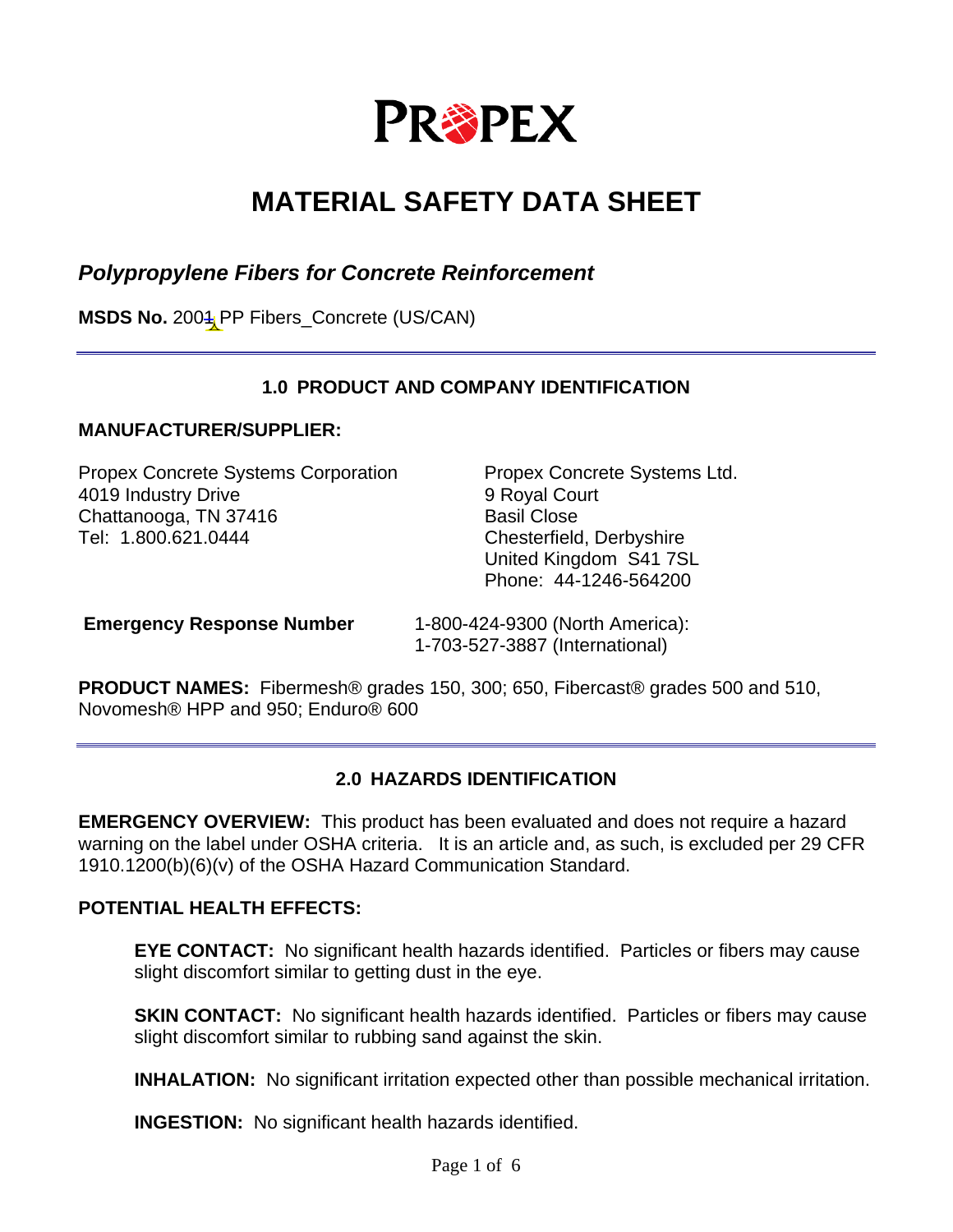**HMIS CODE:** (Health: 0) (Flammability: 1) (Reactivity: 0)

**NFPA CODE:** (Health: 0) (Flammability: 1) (Reactivity: 0)

#### **3.0 COMPOSITION/INFORMATION ON INGREDIENTS**

| <b>COMPONENT</b>                      | CAS#         | <b>RANGE % BY WT.</b> |
|---------------------------------------|--------------|-----------------------|
| Polypropylene                         | 9003-07-0    | $98 - 99.9$           |
| Lubricants: Fatty acids and/or esters | <b>Blend</b> | $0.2 - 2$             |
| Additives                             | Proprietary  | $0 -$                 |

## **4.0 FIRST AID MEASURES**

**EYE:** In case of contact, immediately flush eyes with plenty of water for at least 15 minutes. Get medical attention if irritation develops.

**SKIN:** Wash exposed skin with soap and water. Get medical attention if irritation develops.

**INHALATION:** If adverse effects occur, remove to uncontaminated area. Get medical attention.

**INGESTION:** If a large amount is swallowed, get medical attention.

# **5.0 FIRE FIGHTING MEASURES**

**FIRE AND EXPLOSION HAZARDS:** Slight fire hazard.

**EXTINGUISHING MEDIA:** Agents approved for Class A hazards (e.g., foam, steam) or water fog.

**FIRE FIGHTING:** Move material from fire area if it can be done without risk. Avoid inhalation of material or combustion by-products. Stay upwind and keep out of low areas.

**SENSITIVITY TO MECHANICAL IMPACT: Not sensitive** 

**SENSITIVITY TO STATIC DISCHARGE**: Not sensitive

**FLASH POINT**: > 600ºF (315ºC)

**UNUSUAL FIRE AND EXPLOSION HAZARDS:** None identified.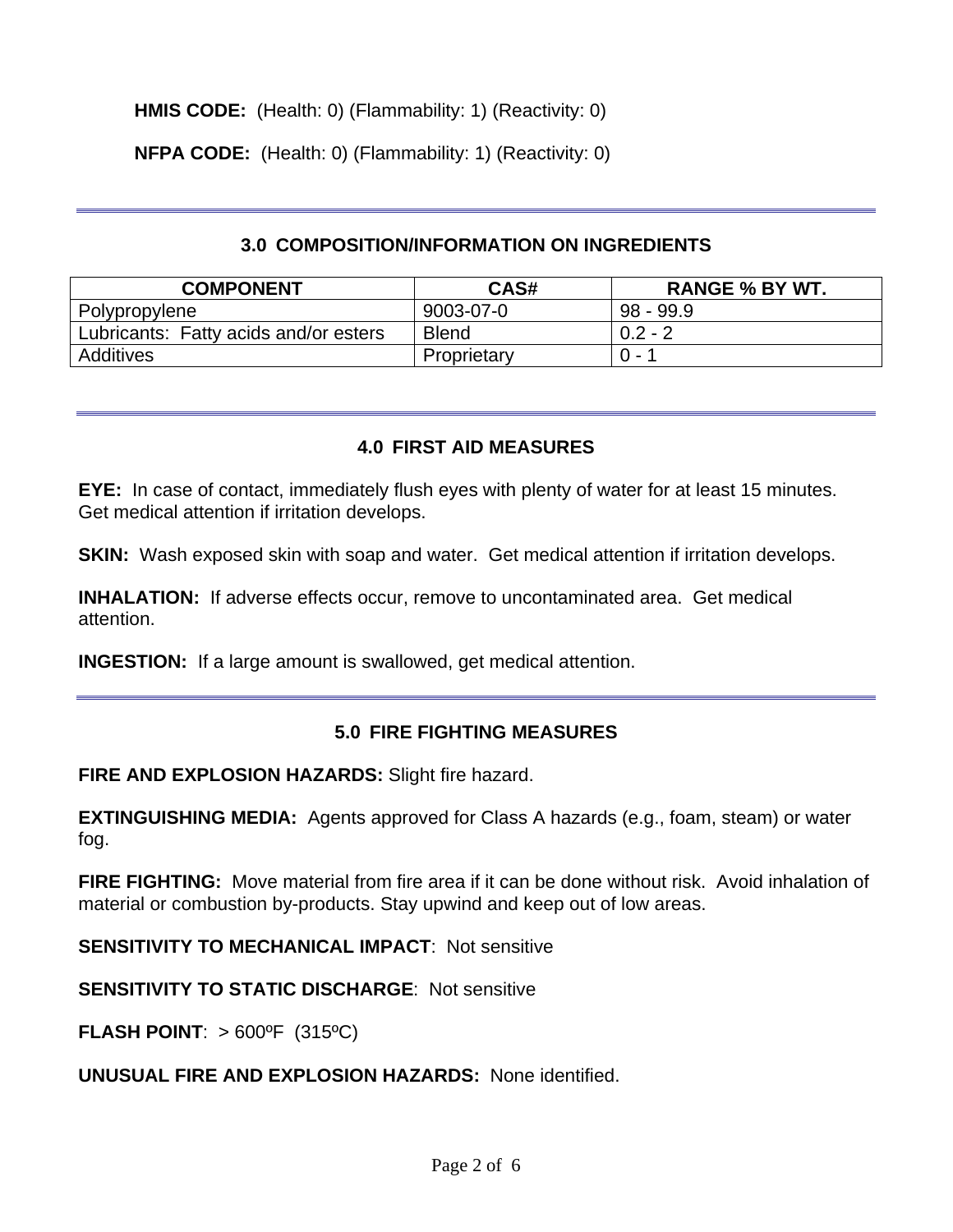**FIRE-FIGHTING EQUIPMENT:** Firefighters should wear full bunker gear, including a positive pressure self-contained breathing apparatus.

**HAZARDOUS COMBUSTION PRODUCTS:** Incomplete burning can produce carbon monoxide and/or carbon dioxide and other harmful products.

## **6.0 ACCIDENTAL RELEASE MEASURES**

Contain and remove by mechanical means.

## **7.0 HANDLING AND STORAGE**

**HANDLING:** No special requirements.

**STORAGE:** No special requirements.

## **8.0 EXPOSURE CONTROLS/PERSONAL PROTECTION**

**EYE:** None required; however, use of eye protection is good industrial practice.

**SKIN:** None required; however, use of protective gloves/clothing is good industrial practice.

**INHALATION:** None required, however, use of adequate ventilation is good industrial practice.

**ENGINEERING CONTROLS:** Control airborne concentrations below the exposure guidelines.

| <b>COMPONENT</b>                         | CAS#         | <b>Exposure Limits</b>                                                                                                                                                                |
|------------------------------------------|--------------|---------------------------------------------------------------------------------------------------------------------------------------------------------------------------------------|
| Polypropylene                            | 9003-07-0    | OSHA TOTAL DUST: 15 mg/m <sup>3</sup> (particulate<br>NOC) OSHA RESPIRABLE DUST: 5 mg/m <sup>3</sup><br>(Particulate NOC) ACGIH TLV-TWA: 10<br>$mg/m3$ (total dust) (particulate NOC) |
| Lubricants: Fatty acids and/or<br>esters | <b>Blend</b> | No exposure limit established                                                                                                                                                         |
| Additives                                | Proprietary  | No exposure limit established                                                                                                                                                         |

# **9.0 CHEMICAL AND PHYSICAL PROPERTIES**

**APPEARANCE AND ODOR:** Fibrous materials packaged in paper bags. Odorless.

**COLOR:** White, natural, light gray fibers

**pH:** Not applicable

**VAPOR PRESSURE:** Not applicable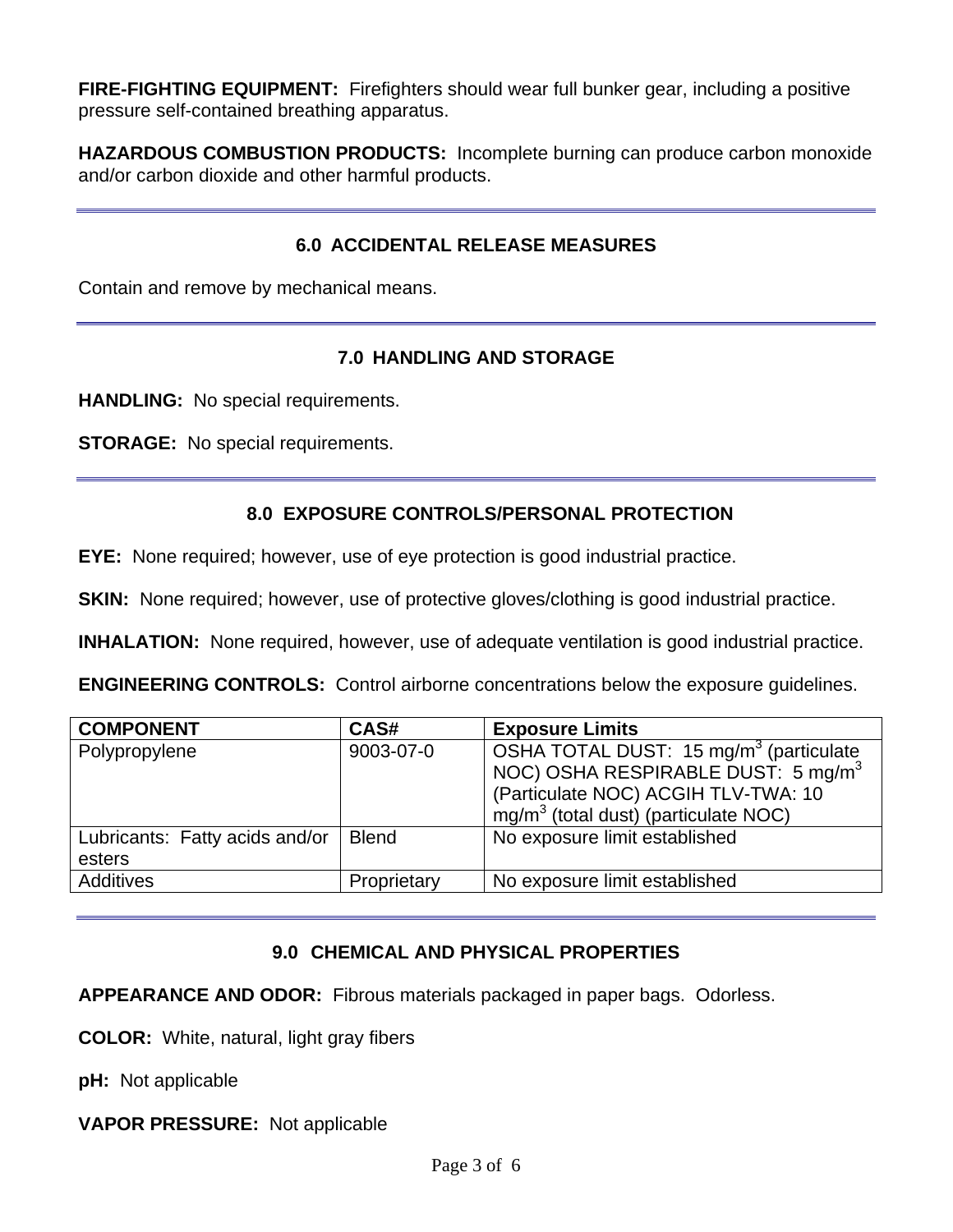**VAPOR DENSITY:** Not applicable

**BOILING POINT:** Not applicable

**MELTING POINT:** 320° F (160° C)

**SOLUBILITY IN WATER:** Negligible, below 0.1%

**SPECIFIC GRAVITY (WATER = 1):** 0.9

## **10.0 STABILITY AND REACTIVITY**

**STABILITY:** Stable

**CONDITIONS TO AVOID:** None identified

**MATERIALS TO AVOID:** None identified

**HAZARDOUS DECOMPOSITION:** Incomplete burning can produce carbon monoxide and/or carbon dioxide and other harmful products.

**HAZARDOUS POLYMERIZATION:** Will not occur

# **11.0 TOXICOLOGICAL INFORMATION**

## **ACUTE TOXICITY DATA:**

**EYE IRRITATION:** Testing not conducted. See Other Toxicity Data

**SKIN IRRITATION:** Testing not conducted. See Other Toxicity Data

**DERMAL LD50:** Testing not conducted. See Other Toxicity Data

**ORAL LD50:** Testing not conducted. See Other Toxicity Data

**INHALATION LC50:** Testing not conducted. See Other Toxicity Data

**OTHER TOXICITY DATA:** Specific toxicity tests have not been conducted on this product. Our hazard evaluation is based on information from similar products, the ingredients, technical literature, and/or professional experience.

#### **12.0 ECOLOGICAL INFORMATION**

Ecological testing has not been conducted on this material by Propex.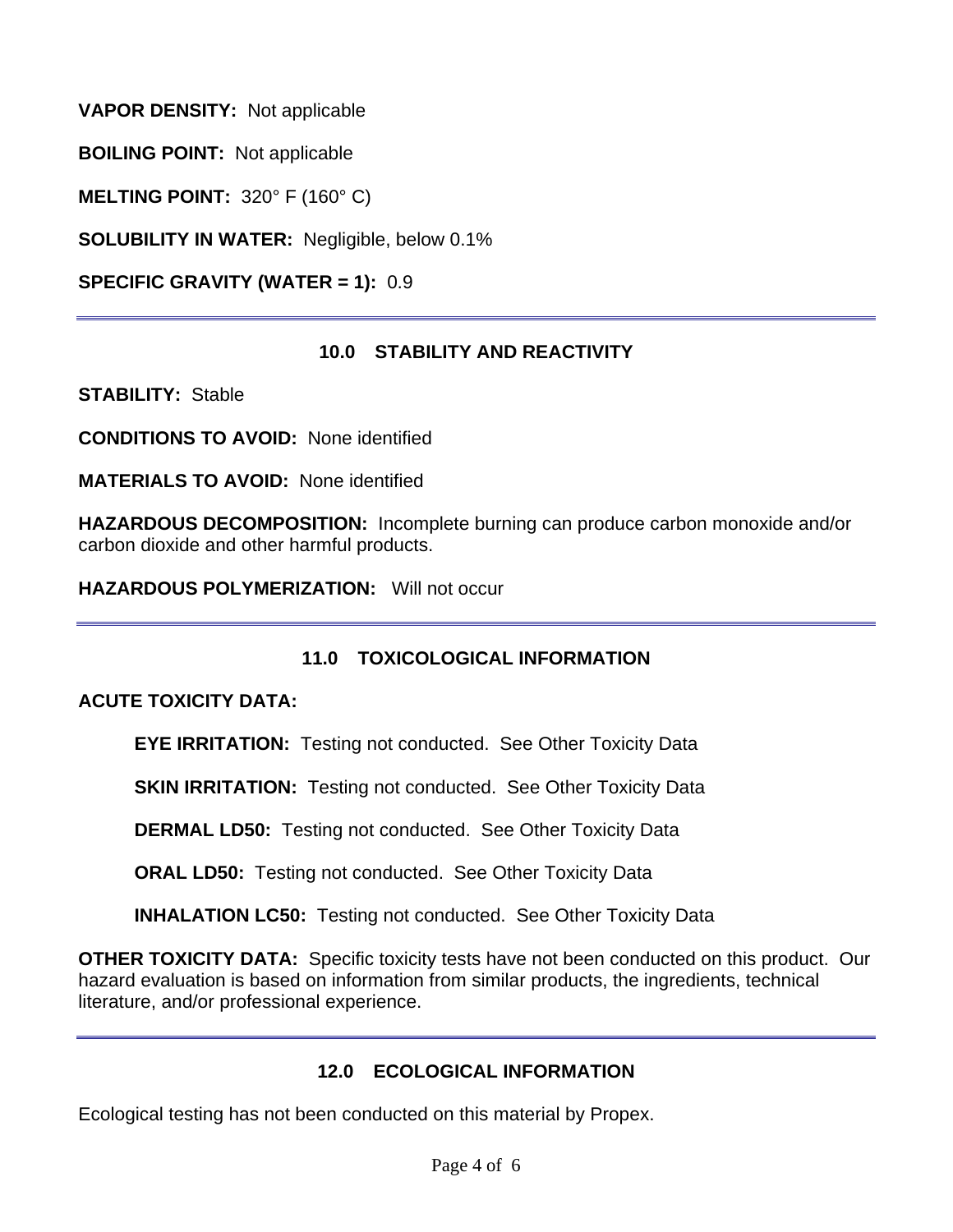# **13.0 DISPOSAL INFORMATION**

Enclosed-controlled incineration is recommended unless directed otherwise by applicable ordinances.

# **14.0 TRANSPORTATION INFORMATION**

# **U.S. DEPT OF TRANSPORTATION**

Shipping Name: Not Regulated

## **INTERNATIONAL INFORMATION:**

## **Sea (IMO/IMDG)**

Shipping Name: Not Regulated

# **Air (ICAO/IATA)**

Shipping Name: Not Regulated

#### **European Road/Rail (ADR/RID)**

Shipping Name: Not Regulated

# **Canadian Transportation of Dangerous Goods**

Shipping Name: Not Regulated

# **15.0 REGULATORY INFORMATION**

**CERCLA SECTIONS 102a/103 HAZARDOUS SUBSTANCES (40 CFR Part 302.4):** This product is not reportable under 40 CFR Part 302.4

**SARA TITLE III SECTION 302 EXTREMELY HAZARDOUS SUBSTANCES (40 CFR Part 355):** This product is not regulated under Section 302 of SARA and 40 CFR Part 355.

**SARA TITLE III SECTIONS 311/312 HAZARDOUS CATEGORIZATION (40 CFR Part 370):** This product is not regulated under SARA Title III Section 311/312.

**SARA TITLE III SECTION 313 (40 CFR Part 372):** This product is not regulated under Section 313 of SARA and 40 CFR Part 372.